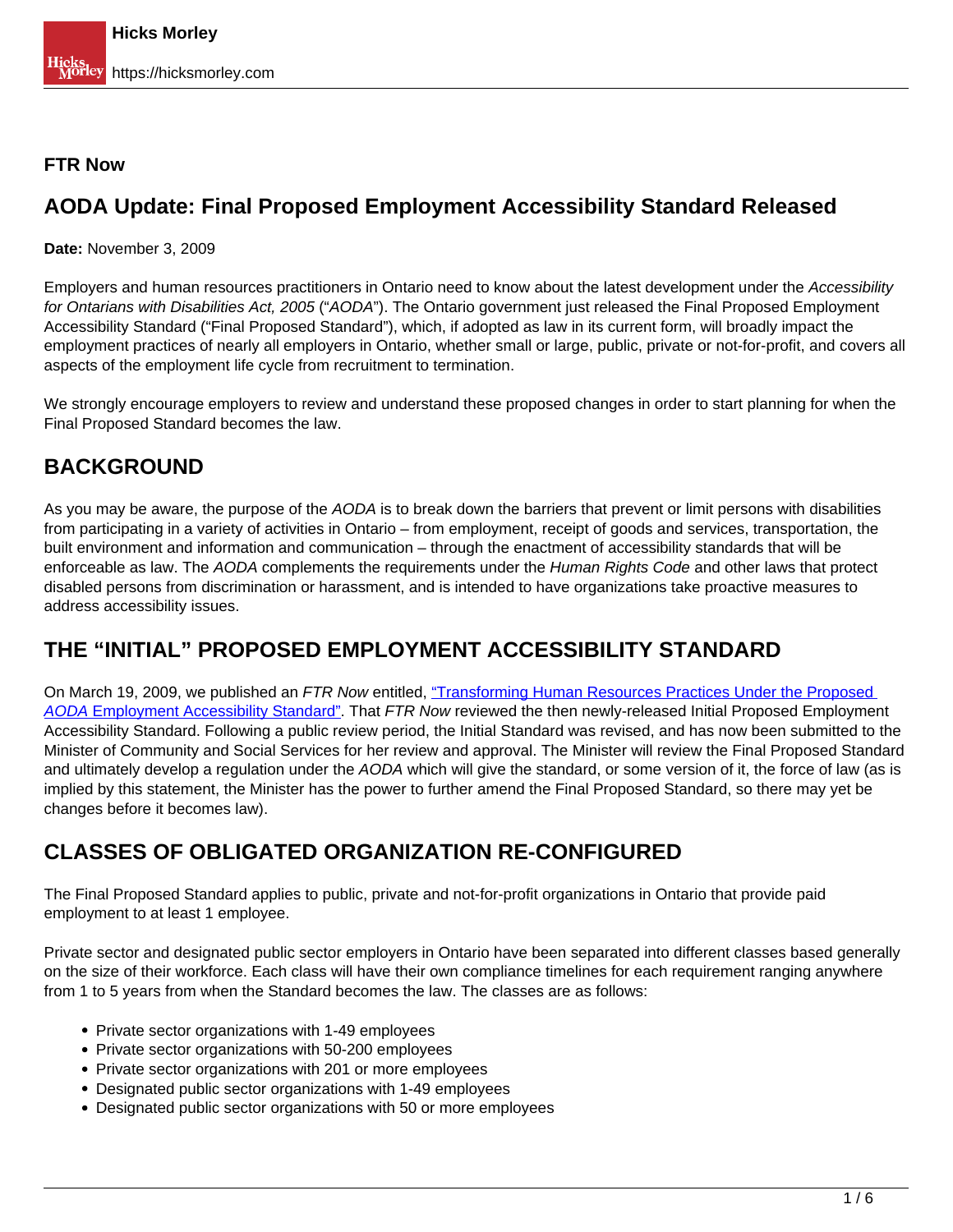• Ontario Public Service (OPS)

With the exception of small private sector organizations with less than 50 employees, all requirements of the Final Proposed Standard will apply to all employers. Small private sector organizations with less than 50 employees are exempt from several requirements, and generally have longer compliance timelines. In the text that follows, the phrase, "most classes of employers", will generally mean all classes of employers except for the class of small private sector organizations with less than 50 employees.

### **ACCESSIBLE EMPLOYMENT POLICY STATEMENT AND SUPPORTING POLICIES REQUIRED**

Under the Final Proposed Standard, all employers will be required to adopt or develop and maintain a policy statement which includes the following commitments:

- identify, remove and prevent barriers throughout the employment life cycle;
- develop inclusive employment systems and procedures;
- support persons with disabilities with accommodations during recruitment, assessment, selection and hiring stages;
- provide individualized accommodations to support employees with disabilities;
- respect the privacy of information related to the accommodation of potential and existing employees;
- provide alternate formats and other related communication supports and services upon request; and
- provide disability awareness training to employees.

Most classes of employers will also be required to adopt or develop, document and maintain policies that support each of the commitments set out in the policy statement.

## **EMPLOYERS TO PROVIDE DISABILITY AWARENESS TRAINING TO EMPLOYEES**

All employers will be required to provide disability awareness training to employees related to the creation of an inclusive workplace.

Most classes of employers will be responsible for providing additional training to employees "based on areas of responsibility" in the following areas:

- accessible employment policies and procedures;
- what accommodations can be made:
- how to support disability disclosure;
- how to identify accommodations;
- how to develop an individual accommodation plan; and
- skills and strategies for supporting employees with disabilities.

The Final Proposed Standard does not specify exactly which employees are to receive this additional training, and employers may have some flexibility in determining who within their organization is to receive this additional training.

### **NEW REQUIREMENTS IN RECRUITMENT, ASSESSMENT, SELECTION AND HIRING**

Recruitment practices will change as employers will be required to meet the specific requirements described below.

#### **(A) PROVIDING ACCOMMODATION TO POTENTIAL EMPLOYEES**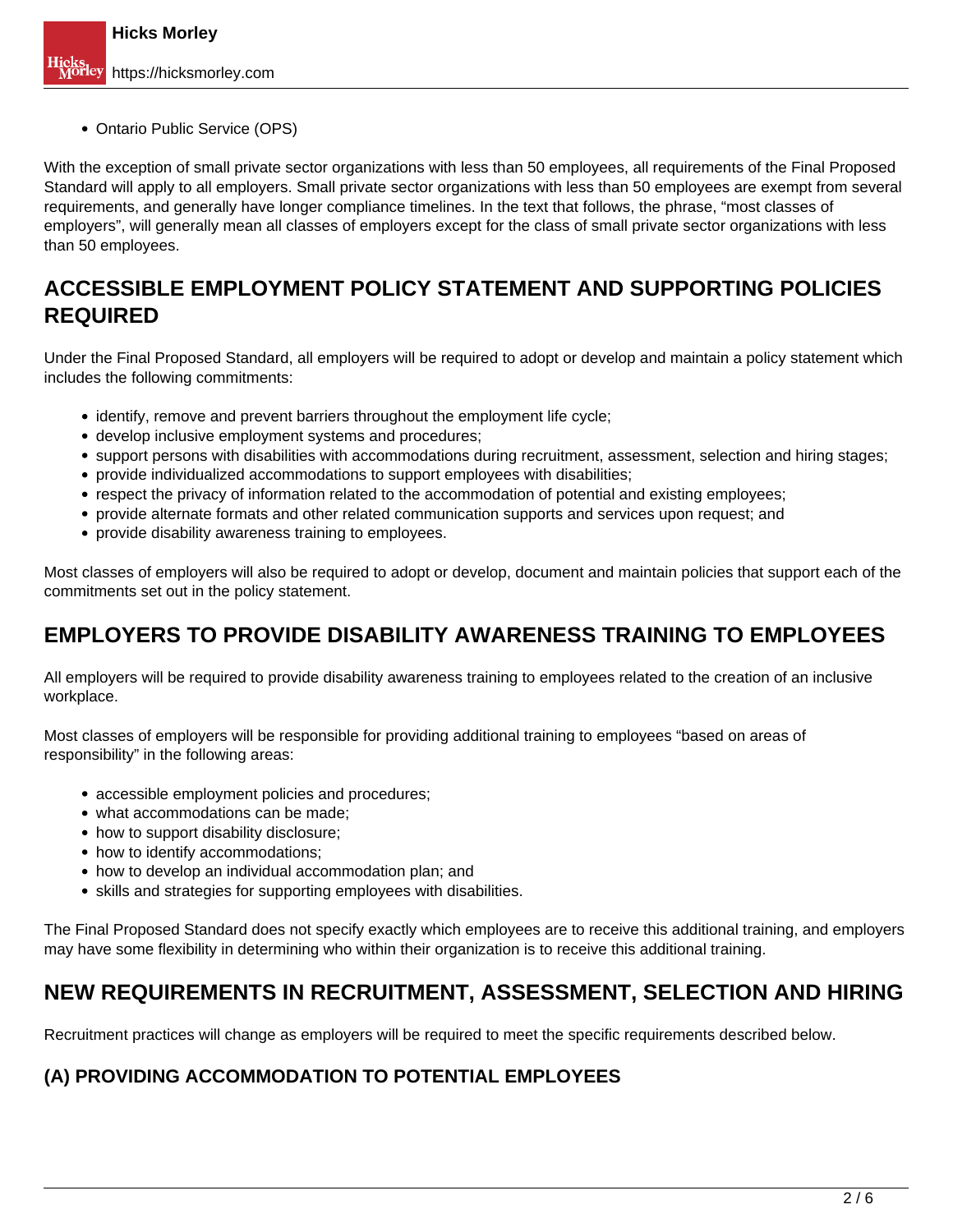Employers will be required to inform all applicants that accommodation will be provided to applicants with disabilities to enable their participation in the recruitment, assessment, selection and hiring stages. In addition, most classes of employers will be required to adopt or develop, document and maintain a procedure to ensure that applicants with disabilities are provided with accommodation to enable their participation in the recruitment, assessment, selection and hiring stages.

### **(B) JOB INFORMATION**

Whether for internal or external recruitment, all employers will be required to provide information upon request on the essential duties of the job for which the recruitment is being undertaken. Most classes of employers will also have to document the essential duties of the job.

### **(C) RECRUITMENT**

All employers will be required to "demonstrate how their external recruitment process enables candidates with disabilities to receive information about job vacancies". It is unclear what "demonstrate" entails and to whom it must be demonstrated. Employers will also be required when posting employment opportunities to set out in the posting that individual accommodation will be provided to applicants who are selected for assessment.

### **(D) ASSESSMENT AND SELECTION**

When using assessment and selection materials and processes, employers will be required to inform the applicants who have been selected for further consideration that the materials and processes are available upon request in accessible formats, communication supports and services. Employers must also ensure that such materials and processes assess the applicants based on the essential duties of the job.

### **(E) HIRING**

When making written job offers, employers must inform the person receiving the offer about the employer's individual accommodation procedures.

## **RETAINING DISABLED EMPLOYEES**

Employers will also have specific requirements in relation to retaining existing employees, which is the Final Proposed Standard's way of describing the ongoing employment relationship.

### **(A) INFORMING EMPLOYEES ABOUT ACCOMMODATION PLAN AND PROCESS**

All employers will be required to inform employees about the accommodation procedure, from the request for accommodation to participation in the accommodation process.

Most classes of employers will also be required to adopt or develop, document and maintain a procedure for the establishment of individual accommodation plans for employees, to explain the following:

- how an accommodation may be requested;
- how individual employees requesting accommodation can participate in the development of an accommodation plan;
- how the privacy of accommodation plan information will be managed and protected;
- how individual accommodation plans will be reviewed and modified;
- how and when input will be considered from workplace, medical and/or other experts;
- the role of the bargaining agent; and
- how disputes related to individual accommodation plans may be resolved.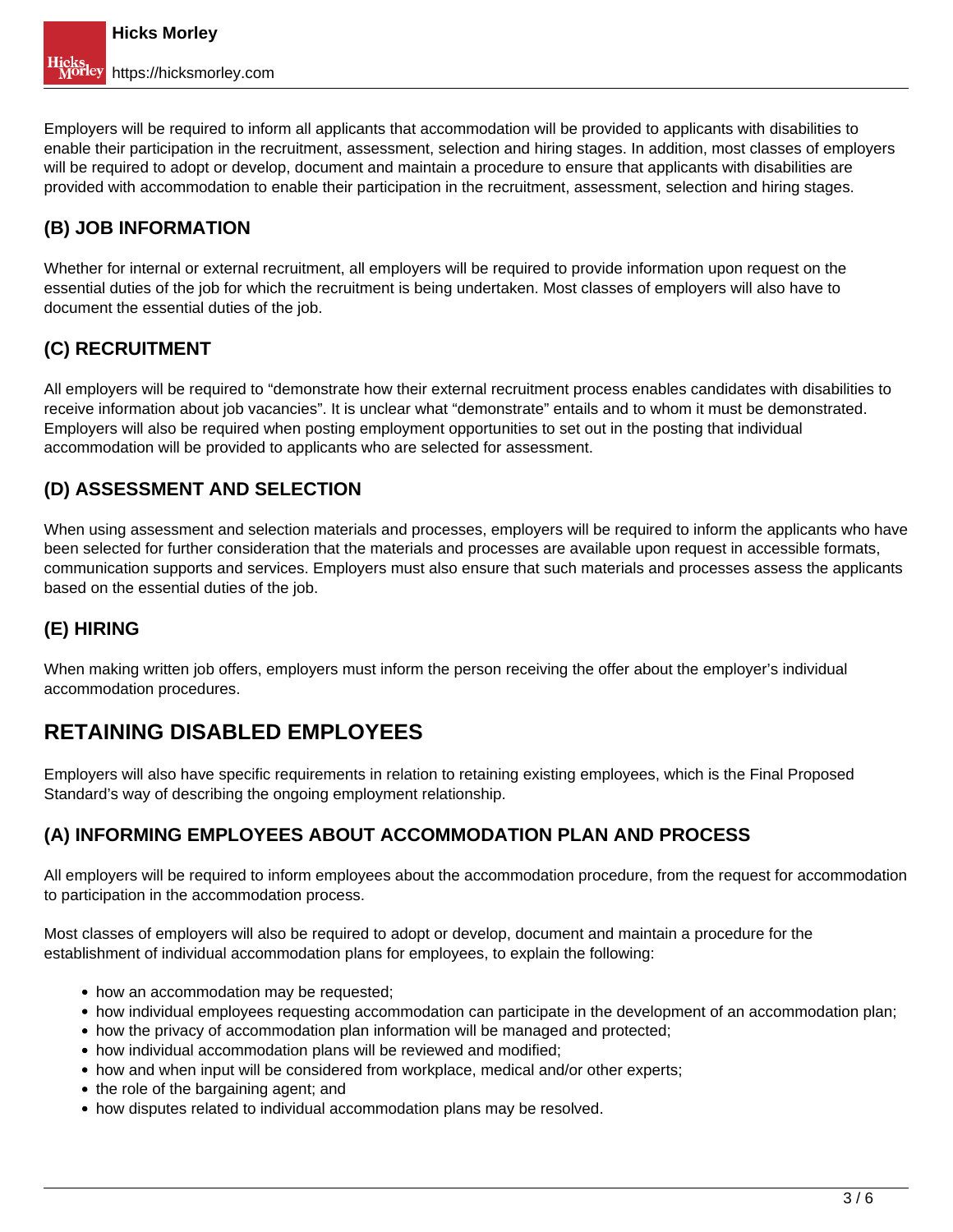Where an employee has requested accommodation, most classes of employers will be required to provide individual accommodation plans to the employee and shall:

- assess and accommodate an employee on an individual basis;
- consider input from the employee requesting the accommodation and, as appropriate, from workplace, medical and/or other experts;
- detail the accommodations to be provided;
- detail timing for the provision of accommodations;
- include individualized emergency evacuation procedures if required; and
- describe the decision-making process used to develop or refine the plan.

#### **(B) TRAINING FOR NEW JOB DUTIES**

Most classes of employers will be required to provide, as soon as practicable, new employees with information on policies and procedures that support disabled employees and on how to request an accommodation.

All employers, however, must provide employees who have accommodation needs or plans with training on the essential job duties of the new job consistent with the employee's accommodation needs or plan.

#### **(C) PERFORMANCE MANAGEMENT AND CAREER DEVELOPMENT AND ADVANCEMENT**

All employers that conduct performance management or provide career development and advancement information must do so in a way that is consistent with individual accommodation needs or plans.

#### **(D) RETURN TO WORK**

Most classes of employers will need to adopt or develop, document and maintain a procedure to facilitate the return to work of employees absent due to a disability unrelated to a WSIB injury or illness.

#### **(E) REDEPLOYMENT**

All employers that provide redeployment for employees will need to ensure the procedure applies to employees with disabilities, takes into account their individual accommodation needs or plans, and that employers consult with the employee and his or her representative if requested.

#### **(F) SEPARATION AND TERMINATION**

When providing information on separation and termination, such as a notice of layoff, employers "shall have the means" to deliver accessible formats and other related communication supports and services upon request for such communication.

#### **(G) EMERGENCY AND SAFETY INFORMATION**

All employers will be required to explain emergency and safety information including information on alarm systems and emergency evacuation procedures to employees who have identified themselves as having a disability. This obligation is proposed to be in force within 1 year of the Final Proposed Standard coming into force.

Most classes of employers will also have to adopt, develop, document and maintain a procedure to communicate and disseminate such information to employees with disabilities as soon as practicable.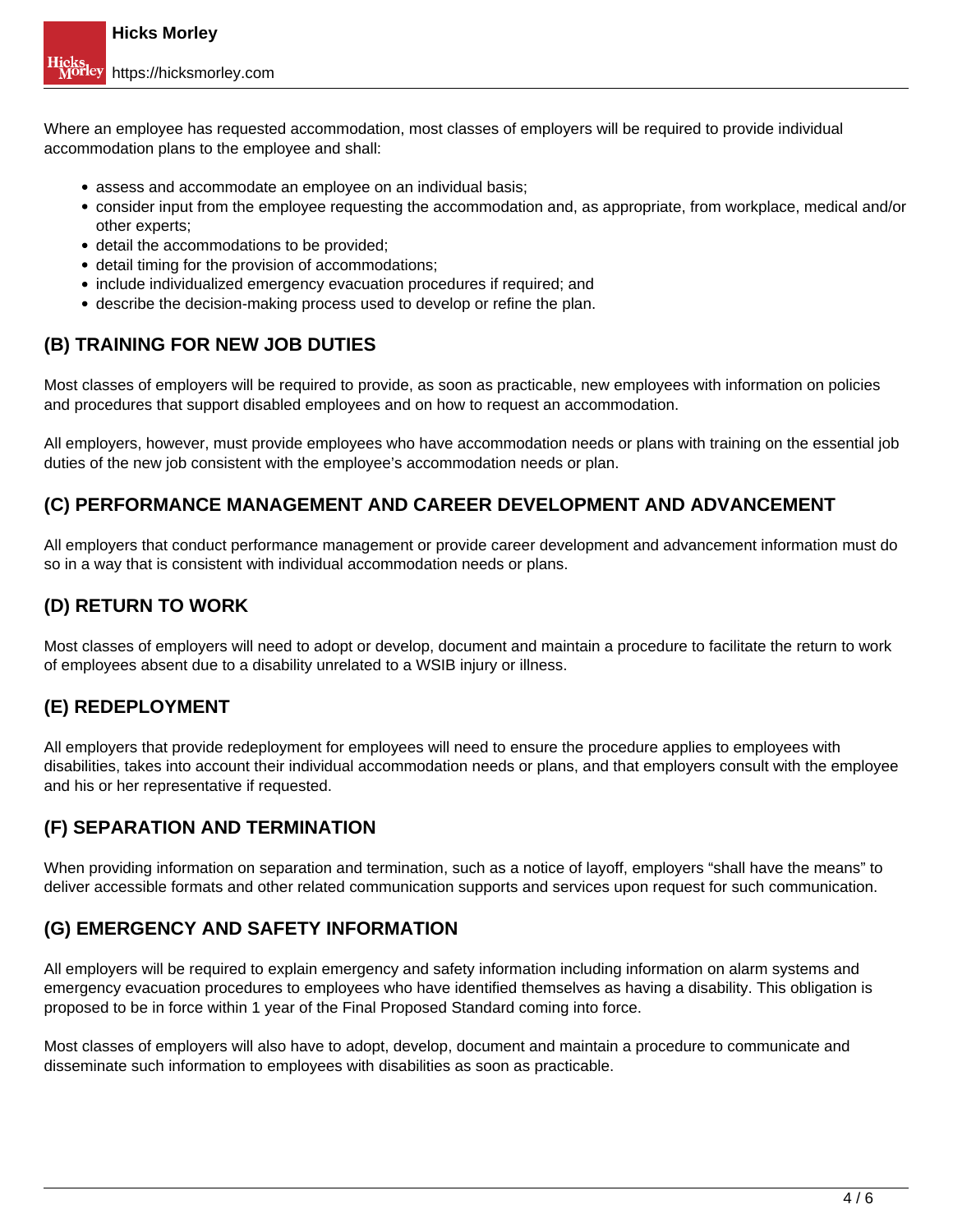## **ACCESSIBLE INFORMATION AND COMMUNICATIONS**

In addition to the requirements set out above, all employers "shall have the means" to provide a variety of employmentrelated information in accessible formats and other related communication supports and services, including:

- essential duties of vacant jobs:
- employment opportunity information;
- job advertisement or posting;
- application forms;
- job testing materials to qualified and selected applicants;
- job interview to qualified and selected applicants;
- job offer to those selected for offer;
- individual accommodation plans:
- employee orientation materials;
- performance management processes;
- career development and advancement opportunities;
- return to work procedure;
- redeployment procedure;
- separation or termination information; and
- emergency and safety information.

## **INDICATORS OF PROGRESS**

Most classes of employers will be required to report on their performance on selected indicators of progress which will be used to assist in tracking progress toward accessible employment. The Final Proposed Standard does not prescribe the specific indicators, but does suggest that the Ontario government consider providing support materials in this regard.

# **CONCLUSION**

As can be seen by this fairly lengthy summary of the Final Proposed Standard, the proposed changes will transform human resources practices by moving beyond the reactive complaints-based approach of the Ontario Human Rights Code to a more proactive approach. For additional information on the Final Proposed Standard, please visit the Ministry's website:

http://www.mcss.gov.on.ca/mcss/english/pillars/accessibilityOntario/accesson/business/employment/

Hicks Morley has been following and reporting on developments under the AODA since its inception, and has a variety of AODA-related materials available in the FTR Now section of our website's Resource Centre.

We will continue to monitor and report on developments of this and other proposed AODA standards. For further information, please contact Leola Pon (Toronto) at 416.864.7294 or Paul Broad (London) at 519.931.5604, or your regular Hicks Morley lawyer.

The articles in this Client Update provide general information and should not be relied on as legal advice or opinion. This publication is copyrighted by Hicks Morley Hamilton Stewart Storie LLP and may not be photocopied or reproduced in any